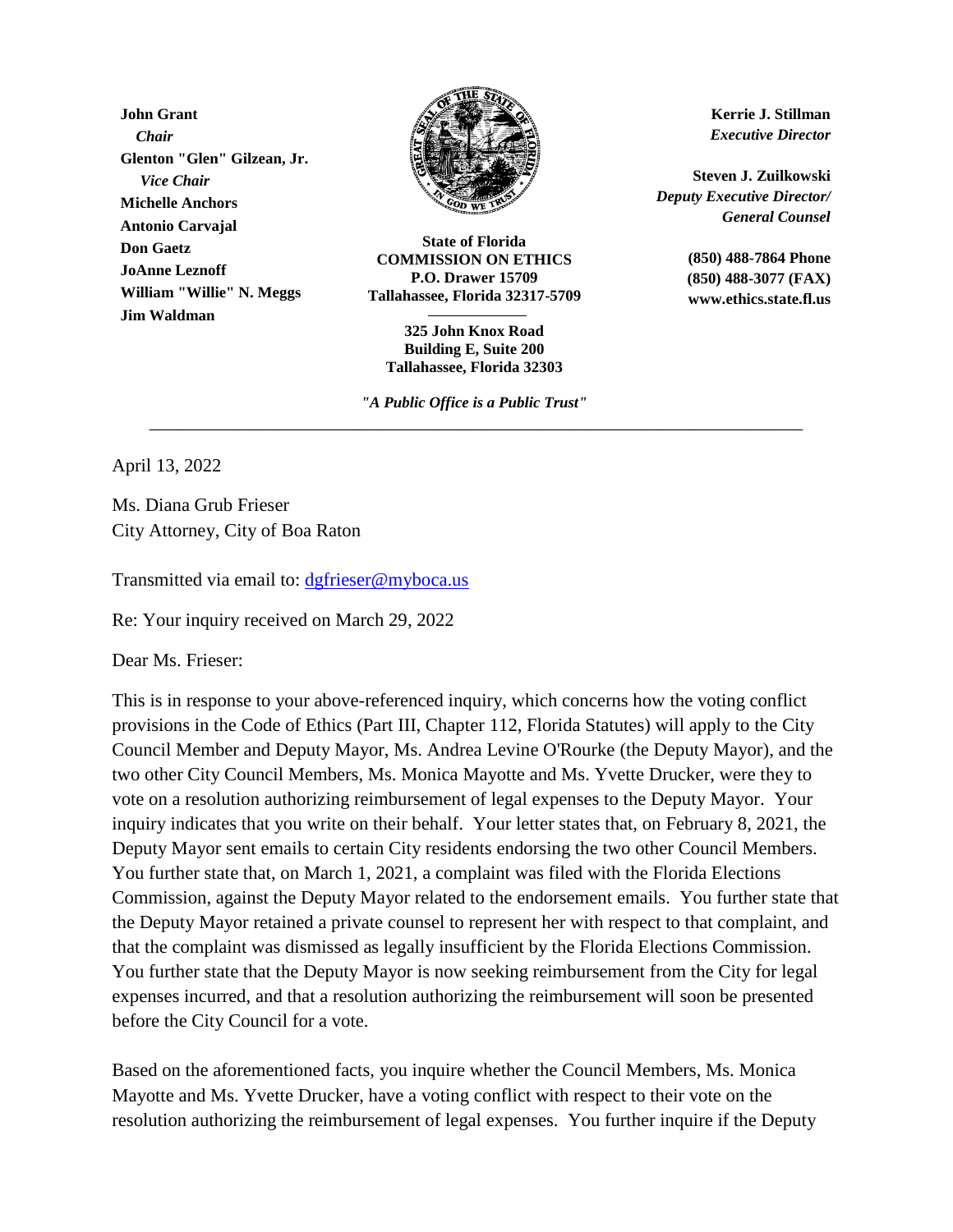Ms. Diana Grub Frieser April 13, 2022 Page 2

Mayor herself has a voting conflict with respect to her vote on the resolution authorizing the reimbursement of legal expenses to herself.

Pertinent to your inquiries is Section 112.3143(3)(a), Florida Statutes, the voting conflicts law, which states:

> No county, municipal, or other local public officer shall vote in an official capacity upon any measure which would inure to his or her special private gain or loss; which he or she knows would inure to the special private gain or loss of any principal by whom he or she is retained or to the parent organization or subsidiary of a corporate principal by which he or she is retained, other than an agency as defined in s. 112.312(2); or which he or she knows would inure to the special private gain or loss of a relative or business associate of the public officer. Such public officer shall, prior to the vote being taken, publicly state to the assembly the nature of the officer's interest in the matter from which he or she is abstaining from voting and, within 15 days after the vote occurs, disclose the nature of his or her interest as a public record in a memorandum filed with the person responsible for recording the minutes of the meeting, who shall incorporate the memorandum in the minutes

Section 112.3143(3)(a) prohibits a local public officer from voting on any matter that will inure to his or her special private gain or loss or that he or she knows would inure to the special private gain or loss of a principal by whom he or she is retained, a relative, or business associate.

Section 112.313(5), Florida Statutes, provides an exception to Section 112.3143(3), Florida Statutes, and states that:

> No public officer shall be prohibited from voting on a matter affecting his or her salary, expenses, or other compensation as a public officer, *as provided by law* . . (Emphasis added).

The Commission, in CEO 88-46, has expounded on what actions may be encompassed within the expression – 'as provided by law' – and stated that "common law provides that a public officer is entitled to representation at the public expense in a lawsuit arising from performance of *official duties while serving a public purpose*." (Emphasis added). In CEO 88-46, a Water and Sewer District Commissioner voted, in his capacity as Commissioner, on a measure which would have extended a central sewage system along the property which the Commissioner owned. The critical factor in CEO 88-46 was that extending a central sewage system is well-within the proper performance of the official duties for a Water and Sewage District Commissioner. Based on that reasoning, the Commission found that the Commissioner could vote on the reimbursement of his legal fee without incurring a voting conflict under Section 112.3143, Florida Statutes, due to the application of Section 112.313(5), Florida Statutes.